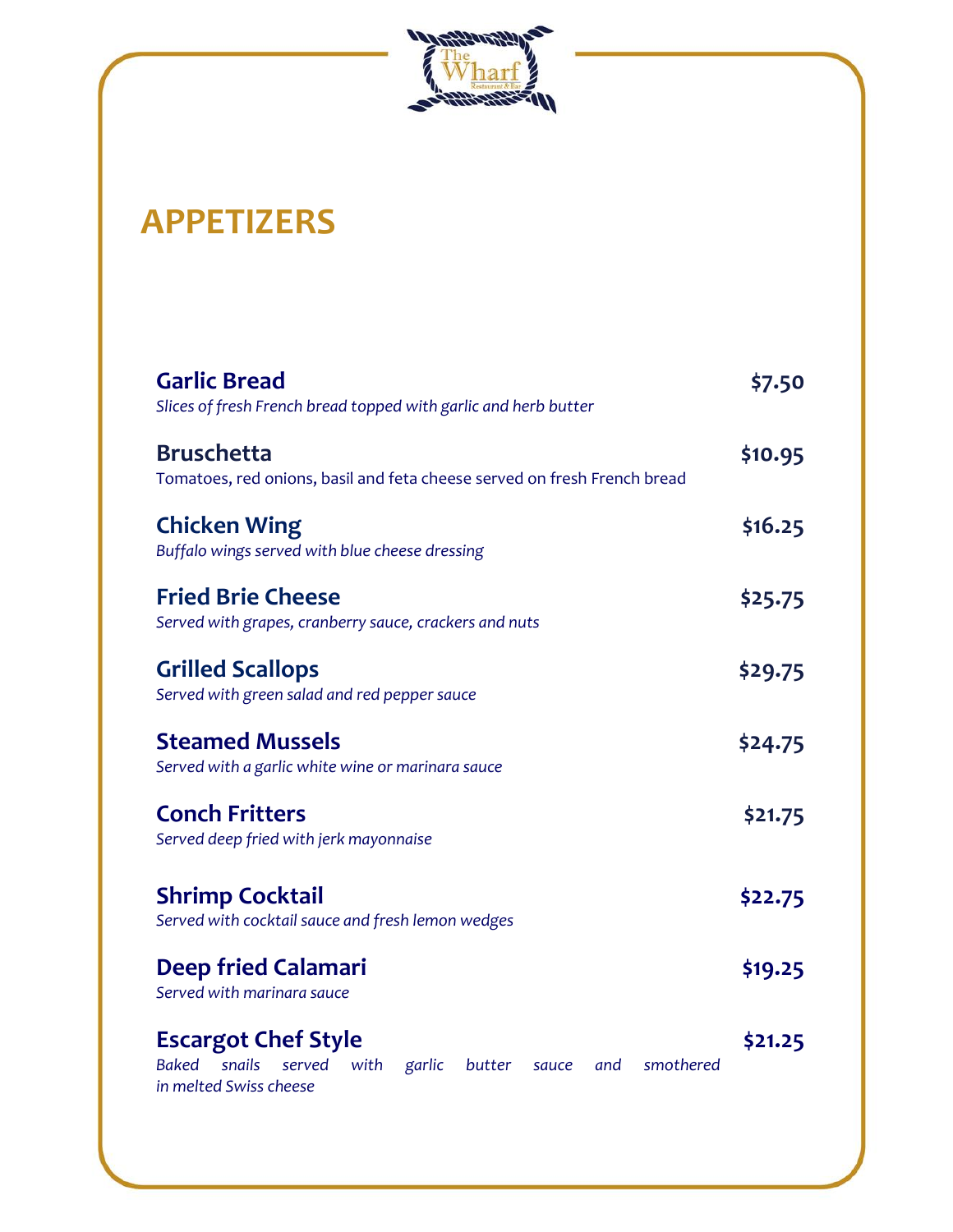

#### **SOUPS**

| <b>Miso Soup</b>                                                                                        | \$9.95  |
|---------------------------------------------------------------------------------------------------------|---------|
| Chef's Soup of the Day                                                                                  | \$11.75 |
| <b>Traditional Bermuda Fish Chowder</b><br>Served with Gosling's Black Seal rum and sherry pepper sauce | \$12.75 |

## **SALADS**

| <b>Mixed Green Salad</b>                                                   | \$15.75 |
|----------------------------------------------------------------------------|---------|
| Served with balsamic vinaigrette                                           |         |
| <b>Caesar Salad</b>                                                        | \$19.50 |
| Crisp romaine lettuce topped with parmesan cheese and garlic croutons      |         |
| <b>Greek Salad</b>                                                         | \$21.75 |
| Romaine lettuce with tomatoes, cucumber, olives, bell peppers, onion and   |         |
| feta cheese                                                                |         |
|                                                                            |         |
| <b>The Wharf Salad</b>                                                     | \$21.50 |
| Mixed greens, tomato, crumbled blue cheese, Mandarin oranges and nuts      |         |
| <b>Burrata Caprese</b>                                                     | \$22.75 |
| Fresh Burrata Cheese, Tomatoes, Olive Oil, Basil and balsamic reduction on |         |
| a Bed of Arugula Salad                                                     |         |
| <b>Salad Additions</b>                                                     |         |

# **CHILDREN'S MENU** *(Under 12 year's old)*

| <b>French Fries</b>                   | 10.50   |
|---------------------------------------|---------|
| <b>Plain Pasta</b>                    | \$9.00  |
| <b>Macaroni &amp; Cheese</b>          | \$10.50 |
| <b>Chicken Nuggets</b>                | \$11.75 |
| Served with French fries and coleslaw |         |
| 8" Pizza                              | \$13.50 |
| \$2.00 extra per topping              |         |
| <b>Fish &amp; Chips</b>               | \$12.75 |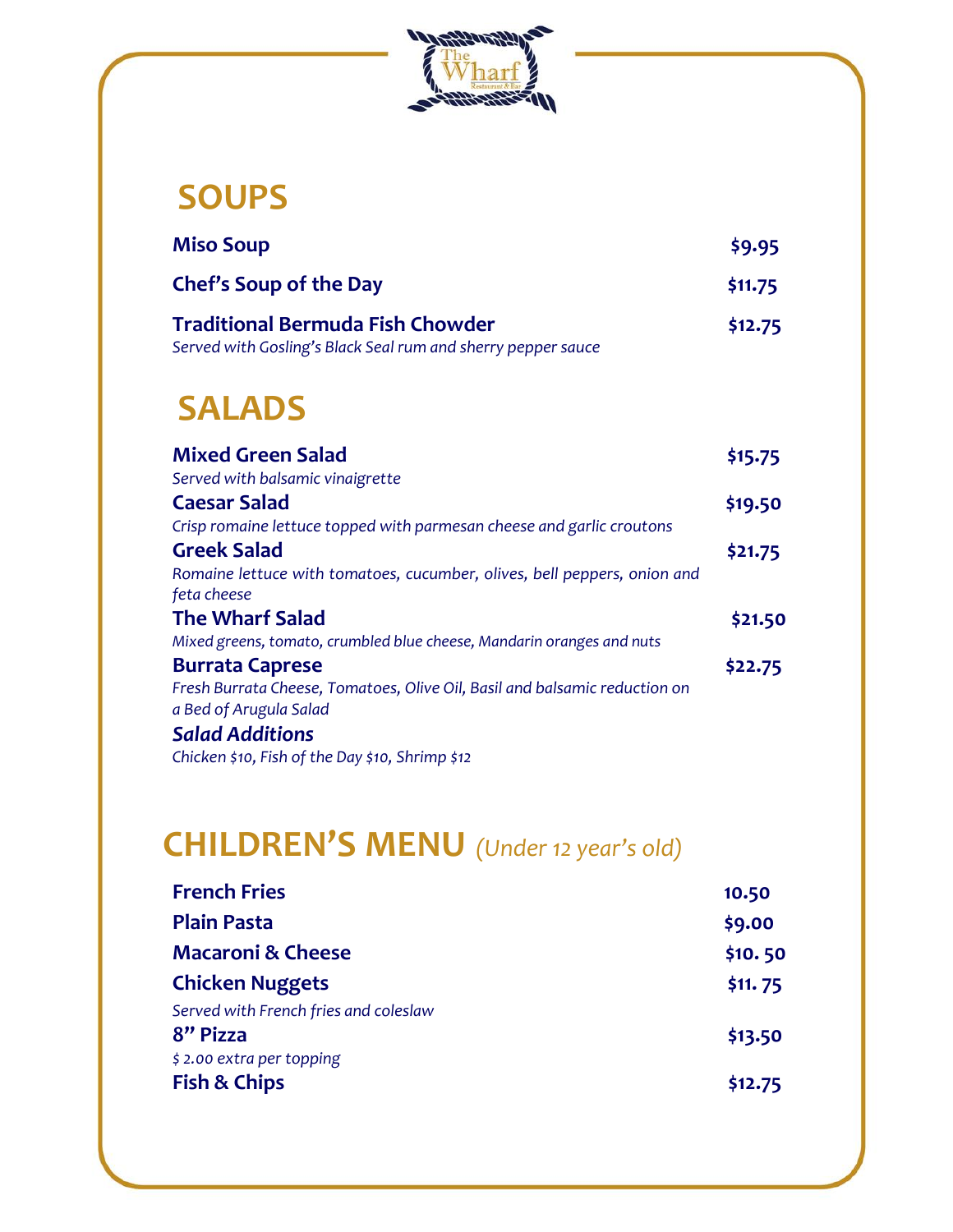

# **PASTA**

| <b>Vegetable Lasagne</b>                                                      | \$25.50 |
|-------------------------------------------------------------------------------|---------|
| Layers of pasta with tomato, cream sauce and vegetables                       |         |
| Spaghetti Bolognaise                                                          | \$27.50 |
| With tomato and meat sauce                                                    |         |
| <b>Fettuccine Alfredo</b>                                                     | \$26.50 |
| Pasta served in a rich creamy sauce with chicken and mushrooms                |         |
| <b>Meat Lasagne</b>                                                           | \$27.50 |
| Layers of pasta with meat, tomato and cream sauce                             |         |
| <b>Mushroom Ravioli</b>                                                       | \$26.75 |
| Served in a creamy tomato and pesto sauce                                     |         |
| <b>Seafood Pasta</b>                                                          | \$35.50 |
| Served with shrimp, scallops and mussels, pink sauce with parmesan cheese and |         |
| garlic bread                                                                  |         |
| Jambalaya                                                                     | \$32.75 |
| Served with penne pasta, shrimp, chicken, chorizo sausage, mushrooms, tomato, |         |
| olive oil and basil                                                           |         |

#### **ENTREES**

| <b>Bacon Cheeseburger</b>                                                         | \$22.00 |
|-----------------------------------------------------------------------------------|---------|
| Beef with French fries and salad                                                  |         |
| <b>Cottage Pie</b>                                                                | \$27.75 |
| Savoury minced Angus beef served with carrots, onions and cheese, topped with     |         |
| mashed potato                                                                     |         |
| <b>Fish and Chips</b>                                                             | \$23.75 |
| Served with malt vinegar and tartar sauce                                         |         |
| <b>80z Filet Mignon</b>                                                           | \$52.75 |
| Served with a peppercorn sauce, baked potato and vegetables                       |         |
| Ribeye Steak 14 <sup>oz</sup>                                                     | \$57.50 |
| Served with a red wine reduction, baked potato and vegetables                     |         |
| <b>Herb Crusted Rack of Lamb</b>                                                  | \$61.50 |
| Served with mashed potatoes, vegetables and mint sauce                            |         |
| <b>Surf &amp; Turf</b>                                                            | \$58.50 |
| Grilled tiger shrimp and 60z tenderloin served with mashed potato, vegetables and |         |
| a peppercorn sauce                                                                |         |
| <b>Bermuda Triangle</b>                                                           | \$64.50 |
| 602 Tenderloin with tiger shrimp and wahoo served with mashed potatoes            |         |
| <b>Calves Liver</b>                                                               | \$30.75 |
| With bacon, fried onions and mashed potatoes                                      |         |
| <b>Grilled Chicken Breast</b>                                                     | \$31.50 |
| Served with mushroom sauce, white rice vegetables                                 |         |
| Additions - Chicken \$10, Fish of the Day \$10, Shrimps \$12                      |         |
|                                                                                   |         |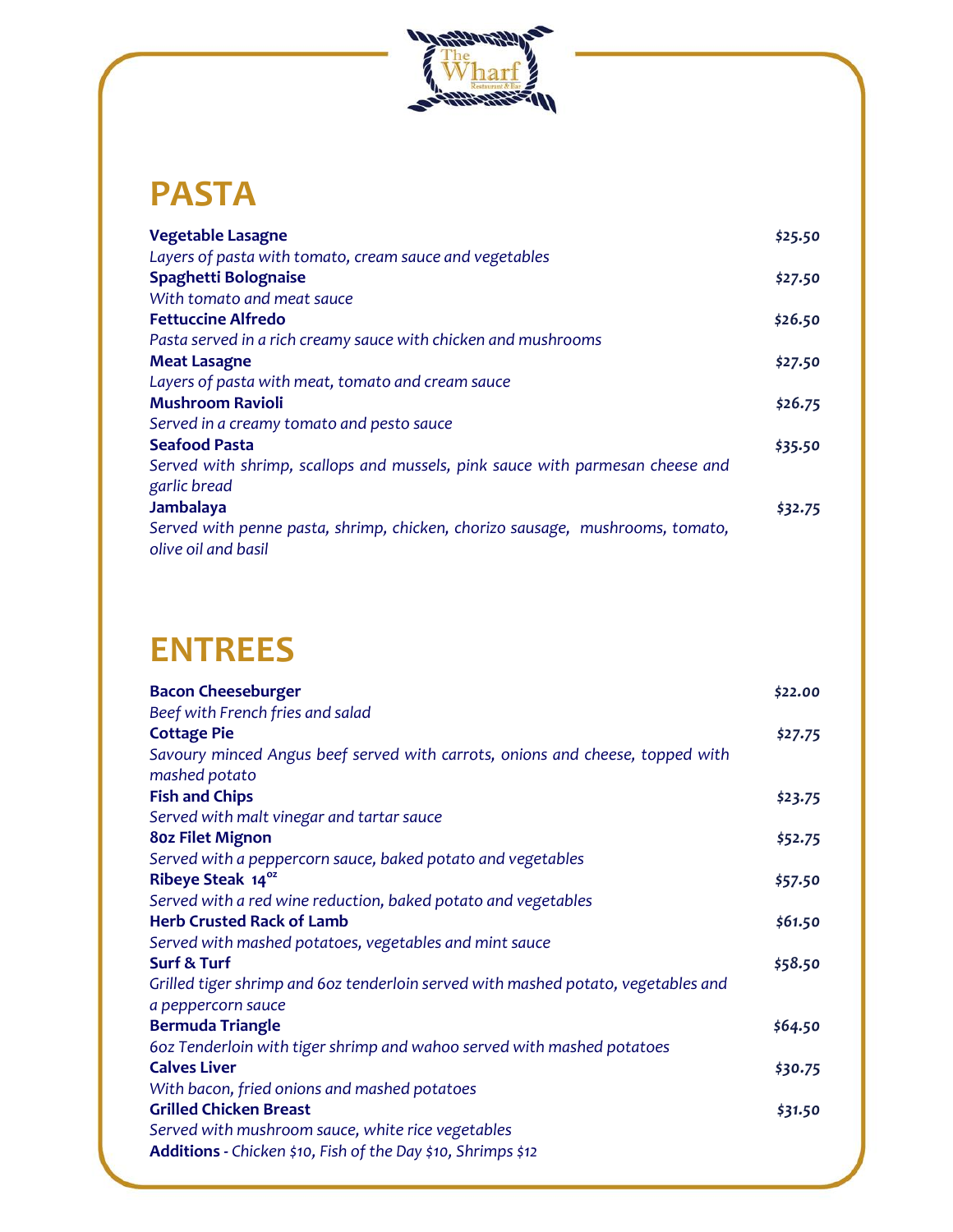

#### **FROM THE SEA**

| <b>Grilled Seafood Platter</b>                                             | \$37.75 |
|----------------------------------------------------------------------------|---------|
| Scallops, shrimp and fish served with white rice and vegetables            |         |
| <b>Grilled Wahoo</b>                                                       | \$33.75 |
| Served with a garlic butter sauce, baked potato and vegetables             |         |
| <b>Season Crusted Salmon</b>                                               | \$39.75 |
| Served with a lemon butter sauce, white rice and vegetables                |         |
| <b>Baked Seafood</b>                                                       | \$41.75 |
| Fish of the day, scallops, shrimp and mushrooms cooked in white wine sauce |         |
| <b>Pan-Fried Rockfish</b>                                                  | \$45.50 |
| Served with peas 'n' rice, vegetables and a lemon butter sauce             |         |
| <b>Grilled Shrimp</b>                                                      | \$44.50 |
| Served with white rice, vegetables and garlic butter                       |         |
|                                                                            |         |

## **CHEF'S SPECIALITIES**

| <b>Vegetable Curry</b>                                                          | \$26.50 |
|---------------------------------------------------------------------------------|---------|
| Vegetables cooked in an onion and tomato based curry sauce with coconut milk    |         |
| <b>Chicken Tikka Masala</b>                                                     | \$31.50 |
| Tender pieces of chicken breast marinated in mild spices and yogurt served with |         |
| white rice                                                                      |         |
| <b>Curried Prawns</b>                                                           | \$35.75 |
| Tiger prawns in a spicy sauce served with white rice                            |         |
|                                                                                 |         |

## **DESSERTS**

| <b>Tiramisu</b>                                 | \$12.75 |
|-------------------------------------------------|---------|
| <b>Key Lime Pie</b>                             | \$12.50 |
| Crème Brûlée                                    | \$12.50 |
| <b>Cheesecake with Whipped cream</b>            | \$12.50 |
| <b>Chocolate Souffle with Vanilla Ice Cream</b> | \$12.50 |
| <b>Ice Cream Sundae</b>                         | \$12.25 |
| <b>Choice of Ice Cream or Sherbets</b>          | \$5.50  |
| <b>Ice Cream with Caramel flavoured cream</b>   | \$12.25 |
| <b>Bread and Butter Pudding</b>                 | \$12.75 |
| <b>Apple Pie</b>                                | \$12.75 |